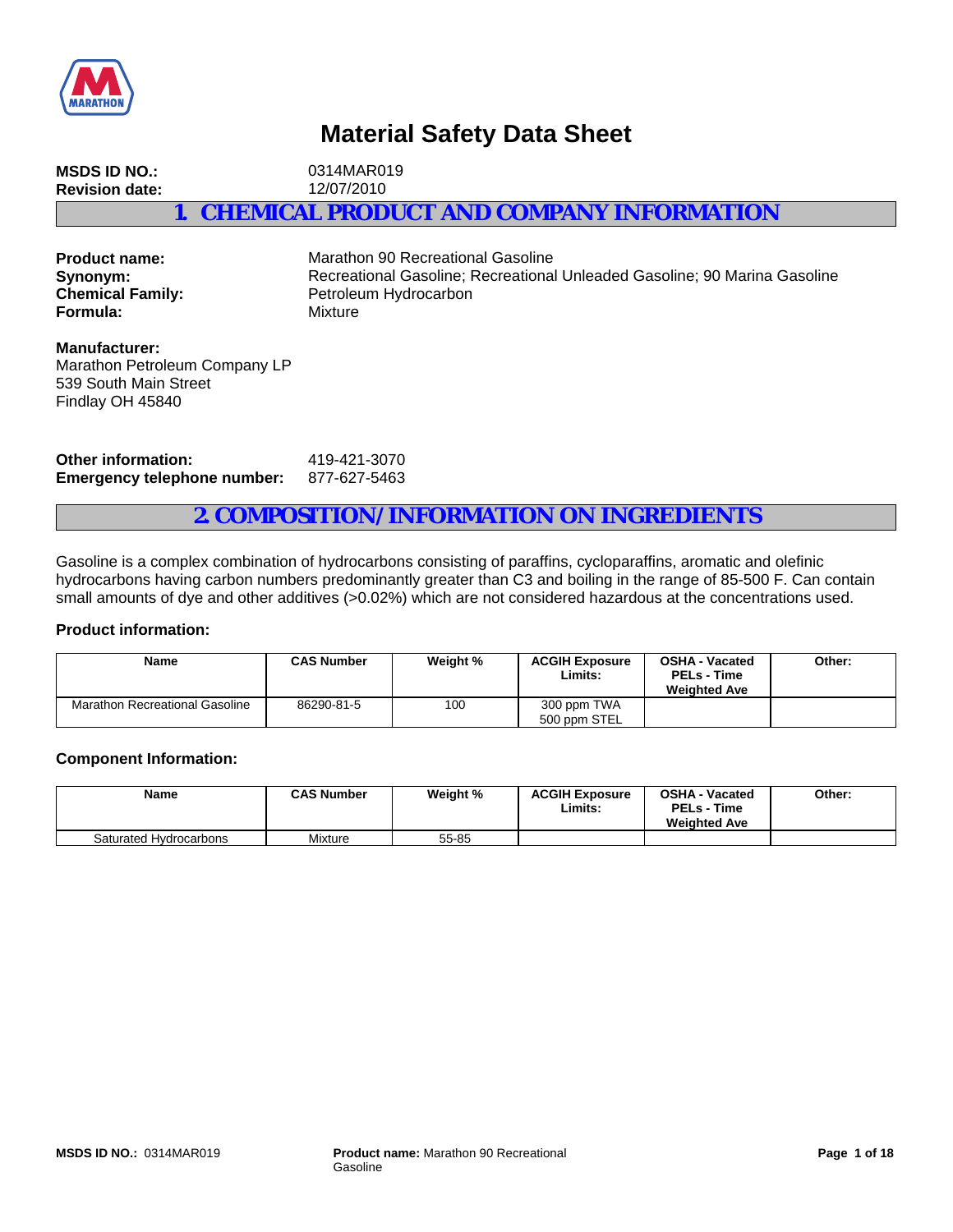| <b>Name</b>              | <b>CAS Number</b> | Weight %    | <b>ACGIH Exposure</b><br>Limits:                                                                                             | <b>OSHA - Vacated</b><br><b>PELs - Time</b><br><b>Weighted Ave</b>                                     | Other:                                                                                                                         |
|--------------------------|-------------------|-------------|------------------------------------------------------------------------------------------------------------------------------|--------------------------------------------------------------------------------------------------------|--------------------------------------------------------------------------------------------------------------------------------|
| Aromatic Hydrocarbons    | Mixture           | $10 - 40$   |                                                                                                                              |                                                                                                        |                                                                                                                                |
| Unsaturated Hydrocarbons | Mixture           | $1 - 15$    |                                                                                                                              |                                                                                                        |                                                                                                                                |
| Toluene                  | 108-88-3          | $1 - 15$    | 20 ppm TWA                                                                                                                   | $= 100$ ppm TWA<br>$= 375$ mg/m <sup>3</sup> TWA<br>$= 150$ ppm STEL<br>$=$ 560 mg/m <sup>3</sup> STEL |                                                                                                                                |
| Xylene                   | 1330-20-7         | $2 - 10$    | 100 ppm TWA<br>150 ppm STEL                                                                                                  | $= 100$ ppm TWA<br>$= 435$ mg/m <sup>3</sup> TWA<br>$= 150$ ppm STEL<br>$= 655$ mg/m <sup>3</sup> STEL |                                                                                                                                |
| 1,2,4-Trimethylbenzene   | 95-63-6           | $1 - 5$     | $= 25$ ppm TWA                                                                                                               | $= 125$ mg/m <sup>3</sup> TWA<br>$= 25$ ppm TWA                                                        |                                                                                                                                |
| Benzene                  | $71-43-2$         | $0.5 - 3.5$ | Skin - potential<br>significant contribution<br>to overall exposure by<br>the cutaneous route<br>0.5 ppm TWA<br>2.5 ppm STEL | $= 25$ ppm Ceiling<br>$= 10$ ppm TWA<br>$= 50$ ppm STEL                                                | <b>OSHA Exposure Limit</b><br>as specified in<br>1910.1028:<br>$=1.0$ ppm TWA<br>$= 5$ ppm STEL<br>$= 0.5$ ppm Action<br>Level |
| Hexane                   | 110-54-3          | $0 - 3$     | Skin - potential<br>significant contribution<br>to overall exposure by<br>the cutaneous route<br>50 ppm TWA                  | $= 180$ mg/m <sup>3</sup> TWA<br>$= 50$ ppm TWA                                                        |                                                                                                                                |
| Ethyl Benzene            | $100 - 41 - 4$    | $0.5 - 2.0$ | 100 ppm TWA<br>125 ppm STEL                                                                                                  | $= 100$ ppm TWA<br>$= 435$ mg/m <sup>3</sup> TWA<br>$= 125$ ppm STEL<br>$=$ 545 mg/m <sup>3</sup> STEL |                                                                                                                                |
| Naphthalene              | $91 - 20 - 3$     | $0.1 - 0.5$ | Skin - potential<br>significant contribution<br>to overall exposure by<br>the cutaneous route<br>10 ppm TWA<br>15 ppm STEL   | $= 10$ ppm TWA<br>$=$ 50 mg/m <sup>3</sup> TWA<br>$= 15$ ppm STEL<br>$= 75$ mg/m <sup>3</sup> STEL     |                                                                                                                                |

Notes: **Notes:** The manufacturer has voluntarily elected to reflect exposure limits contained in OSHA's 1989 air contaminants standard in its MSDS's, even though certain of those exposure limits were vacated in 1992.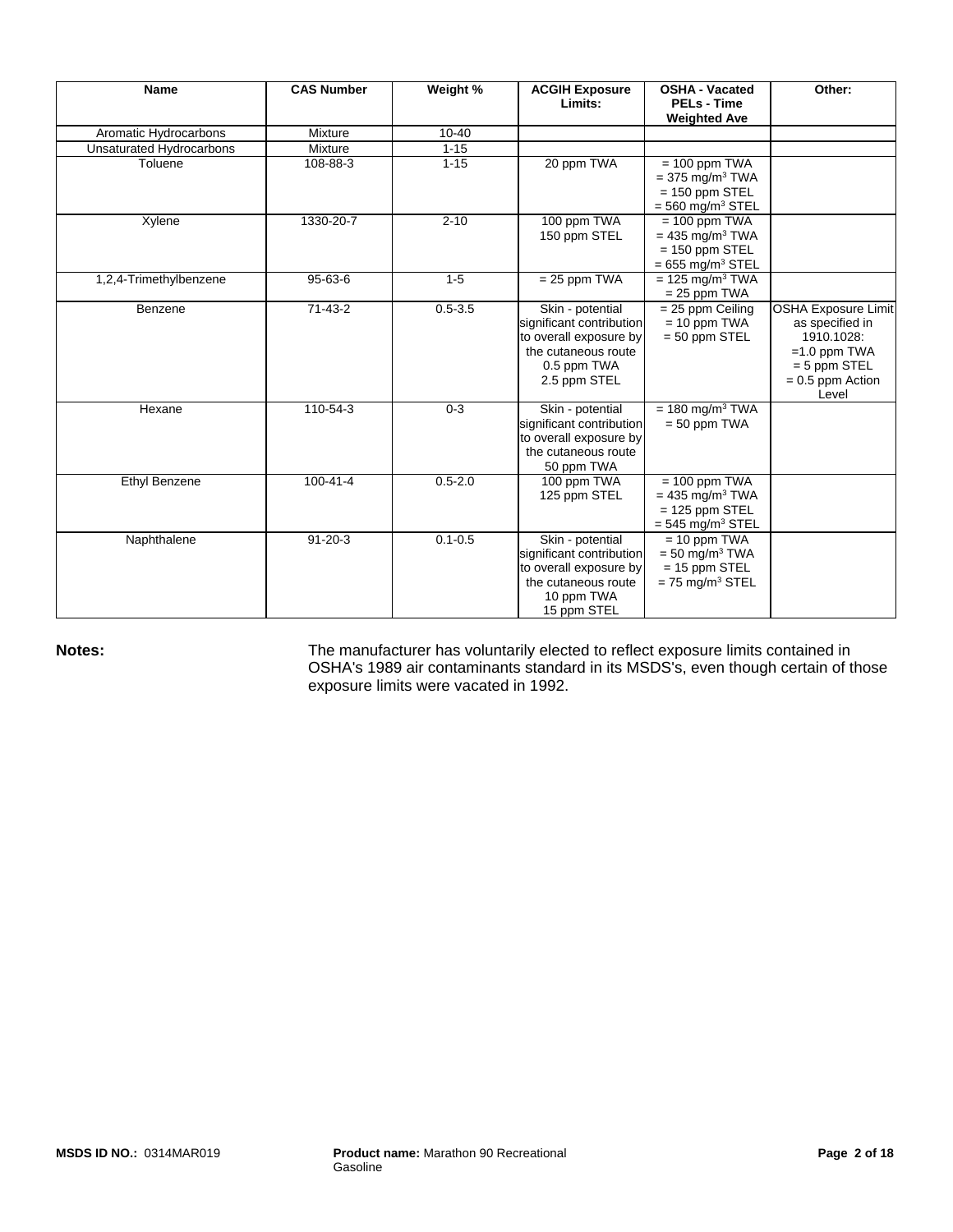## 3. HAZARDS IDENTIFICATION

## **EMERGENCY OVERVIEW**

DANGER!

#### FUMES MAY CAUSE EYE AND RESPIRATORY IRRITATION. MAY BE HARMFUL OR FATAL IF SWALLOWED MAY CAUSE LUNG DAMAGE OVEREXPOSURE MAY CAUSE CNS DEPRESSION BREATHING HIGH CONCENTRATIONS CAN CAUSE IRREGULAR HEARTBEATS WHICH MAY BE FATAL

#### DANGER - CONTAINS BENZENE - MAY CAUSE CANCER CAN CAUSE LEUKEMIA AND OTHER BLOOD DISORDERS. POTENTIAL REPRODUCTIVE HAZARD SEE TOXICOLOGICAL INFORMATION SECTION FOR MORE INFORMATION

EXTREMELY FLAMMABLE LIQUID AND VAPOR VAPOR MAY CAUSE FLASH FIRE OR EXPLOSION MATERIAL MAY ACCUMULATE STATIC CHARGE

## **STABLE**

#### **Inhalation:**

Breathing high concentrations may be harmful.

May cause central nervous system depression or effects. Symptoms may include headache, excitation, euphoria, dizziness, incoordination, drowsiness, light-headedness, blurred vision, fatigue, tremors, convulsions, loss of consciousness, coma, respiratory arrest and death, depending on the concentration and duration of exposure. Breathing high concentrations of this material, for example, in a confined space or by intentional abuse, can cause irregular heartbeats which can cause death. See Toxicological Effects (Section 11) for more information.

### **Ingestion:**

Swallowing this material may be harmful.

May cause irritation of the mouth, throat and gastrointestinal tract.

May cause central nervous system depression or effects. Symptoms may include salivation, pain, nausea, vomiting and diarrhea. Exposure may also cause central nervous system symptoms similar to those listed under "Inhalation" (see Inhalation section).

### **Skin contact:**

Contact may cause reddening, itching and inflammation.

Skin contact may cause harmful effects in other parts of the body.

## **Eye contact:**

Contact may cause pain and severe reddening and inflammation of the conjunctiva. Effects may become more serious with repeated or prolonged contact.

### **Carcinogenic Evaluation:**

#### **Product information:**

| <b>Name</b>                    | <b>IARC</b>  | <b>NTP</b>          | <b>ACGIH-</b>           | <b>OSHA - Select</b> |
|--------------------------------|--------------|---------------------|-------------------------|----------------------|
|                                | Carcinogens: | <b>Carcinogens:</b> | Carcinogens:            | <b>Carcinogens:</b>  |
| Marathon Recreational Gasoline | NΕ           |                     | A3 - Confirmed Animal   |                      |
| 86290-81-5                     |              |                     | Carcinogen with Unknown |                      |
|                                |              |                     | Relevance to Humans     |                      |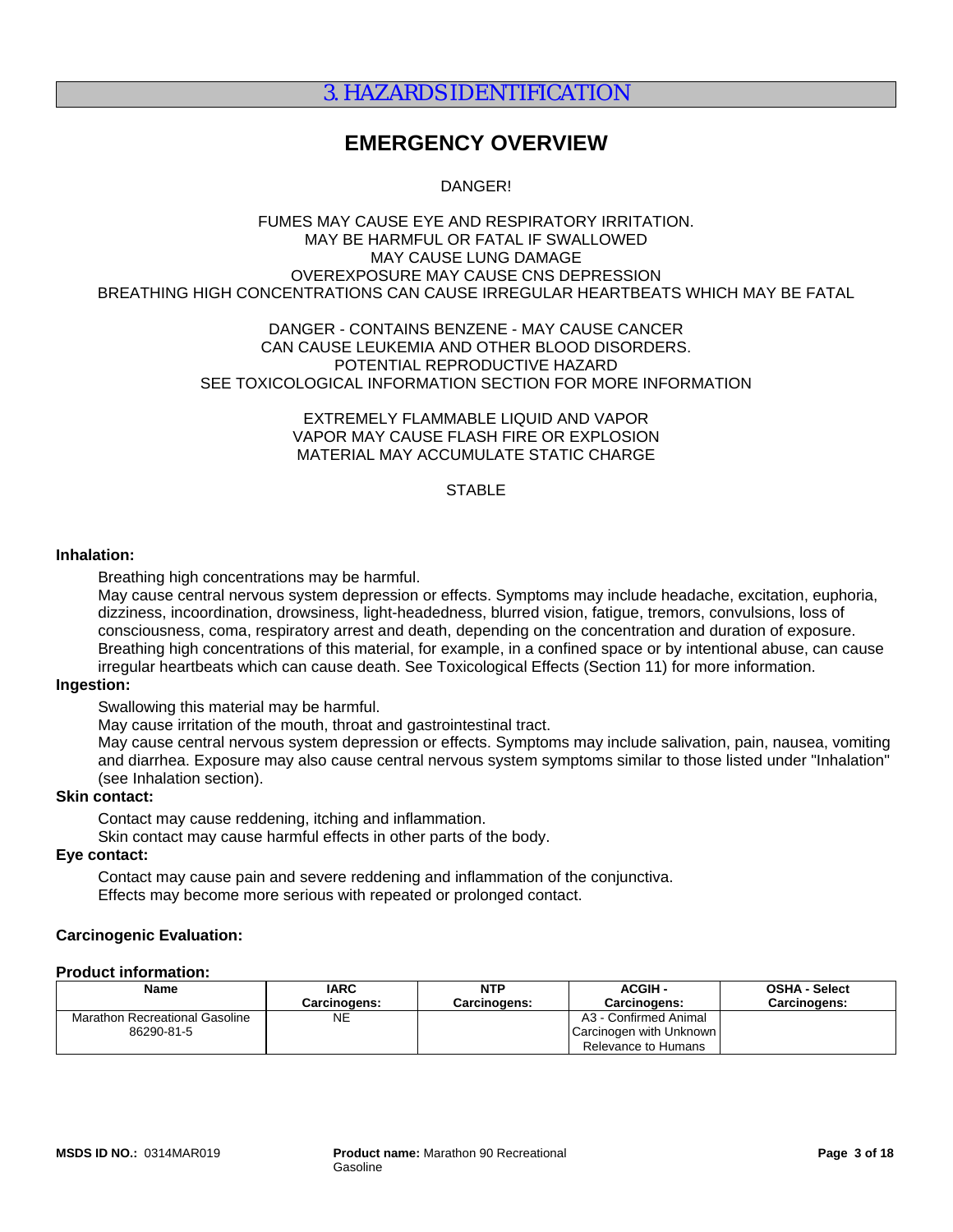**Notes:** The International Agency for Research on Cancer (IARC) has determined that there is inadequate evidence for the carcinogenicity of gasoline in humans. IARC determined that limited evidence of carcinogenicity in animals exists. IARC`s overall evaluation of gasoline, in spite of limited carcinogenicity evidence, has resulted in the IARC designation of gasoline as possibly carcinogenic to humans (Group 2B) because gasoline contains benzene.

> IARC has determined that there is inadequate evidence for the carcinogenicity of gasoline engine exhaust in humans or animals. However, IARC`s overall evaluation on gasoline engine exhaust, in spite of the absence of carcinogenicity data, has resulted in the IARC designation of gasoline engine exhaust as possibly carcinogenic to humans (Group 2B) because of the presence of certain engine exhaust components.

### **Component Information:**

| <b>Name</b>          | <b>IARC</b>                                 | <b>NTP</b>                                         | <b>ACGIH-</b>              | <b>OSHA - Select</b> |
|----------------------|---------------------------------------------|----------------------------------------------------|----------------------------|----------------------|
|                      | Carcinogens:                                | Carcinogens:                                       | Carcinogens:               | Carcinogens:         |
| Toluene              |                                             | male rat-no evidence;                              | A4 - Not Classifiable as a |                      |
| 108-88-3             |                                             | female rat-no evidence;                            | Human Carcinogen           |                      |
|                      |                                             | male mice-no evidence;                             |                            |                      |
|                      |                                             | female mice-no evidence                            |                            |                      |
| Xylene               |                                             | male rat-no evidence;                              | A4 - Not Classifiable as a |                      |
| 1330-20-7            |                                             | female rat-no evidence:                            | Human Carcinogen           |                      |
|                      |                                             | male mice-no evidence;                             |                            |                      |
| Benzene              |                                             | female mice-no evidence                            | A1 - Confirmed Human       | Present              |
| $71 - 43 - 2$        | Supplement 7 [1987],<br>Monograph 29 [1982] | Known Human Carcinogen<br>male rat-clear evidence; |                            |                      |
|                      |                                             | female rat-clear evidence;                         | Carcinogen                 |                      |
|                      |                                             | male mice-clear evidence;                          |                            |                      |
|                      |                                             | female mice-clear                                  |                            |                      |
|                      |                                             | evidence                                           |                            |                      |
| <b>Ethyl Benzene</b> | Monograph 77 [2000]                         | male rat-clear evidence;                           | A3 - Confirmed Animal      | Present              |
| $100 - 41 - 4$       |                                             | female rat-some evidence;                          | Carcinogen with Unknown    |                      |
|                      |                                             | male mice-some evidence:                           | Relevance to Humans        |                      |
|                      |                                             | female mice-some                                   |                            |                      |
|                      |                                             | evidence                                           |                            |                      |
| Naphthalene          | Monograph 82 [2002]                         | Reasonably Anticipated To                          | A4 - Not Classifiable as a | Present              |
| $91 - 20 - 3$        |                                             | Be A Human Carcinogen                              | Human Carcinogen           |                      |
|                      |                                             | male rat-clear evidence;                           |                            |                      |
|                      |                                             | female rat-clear evidence;                         |                            |                      |
|                      |                                             | male mice-no evidence;                             |                            |                      |
|                      |                                             | female mice-some                                   |                            |                      |
|                      |                                             | evidence                                           |                            |                      |

**Notes: The International Agency for Research on Cancer (IARC), the National Toxicology** Program (NTP), and OSHA have determined that there is sufficient evidence for the carcinogenicity of benzene in humans (Group 1A).

> The International Agency for Reasearch on Cancer (IARC) has determined that there is sufficient evidence for the carcinogenicity of alcoholic beverages (ethanol) in humans (Group 1).

The International Agency for Research on Cancer (IARC) has concluded that ethyl benzene is possibly carcinogenic to humans (Group 2B).

The International Agency for Research on Cancer (IARC) and the Environmental Protection Agency (EPA) have determined that naphthalene is a possible human carcinogen.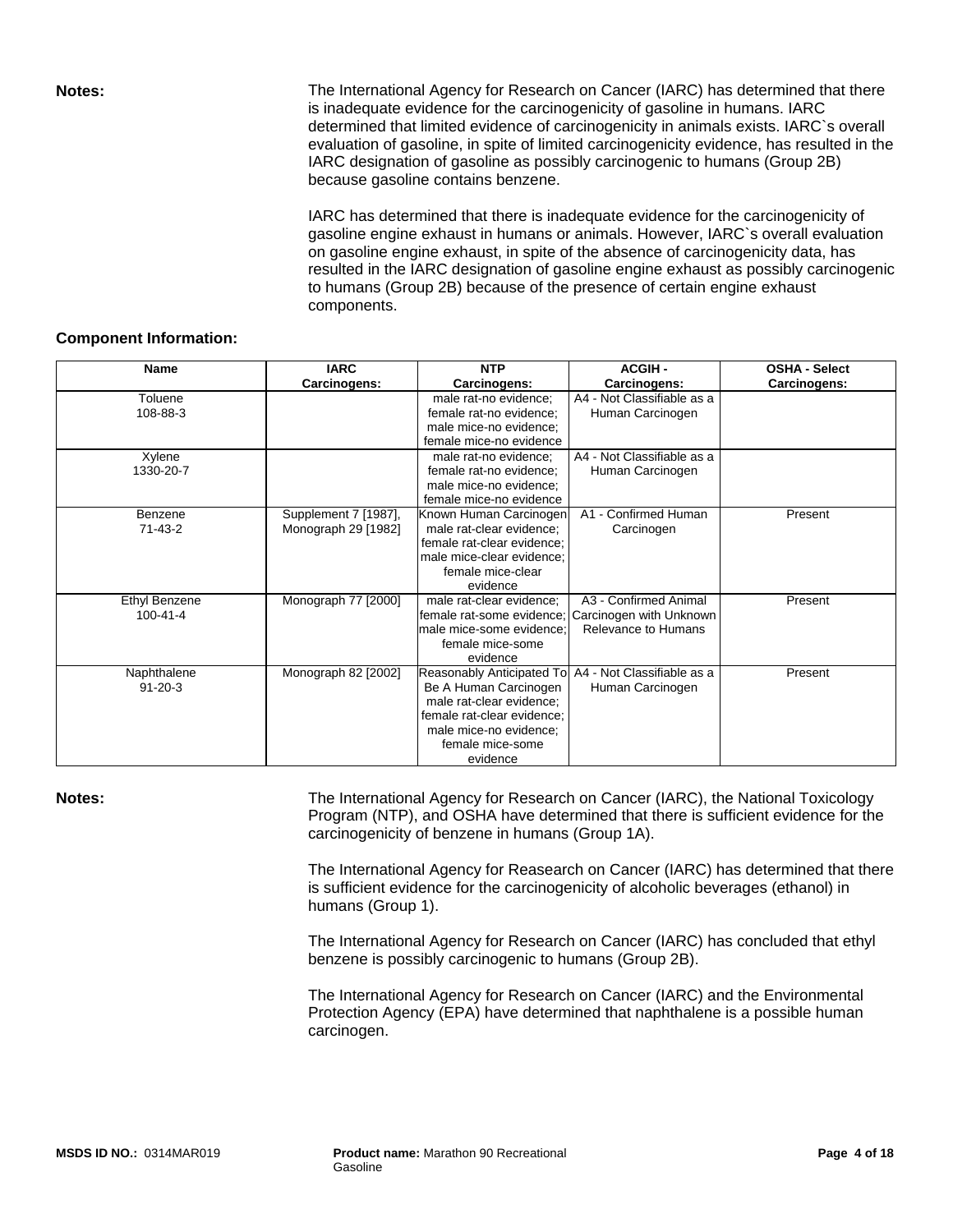## **4. FIRST AID MEASURES**

| <b>Eye Contact:</b>                                            |                                                                                                                                                                                                                                                                                                                                                                                                  |
|----------------------------------------------------------------|--------------------------------------------------------------------------------------------------------------------------------------------------------------------------------------------------------------------------------------------------------------------------------------------------------------------------------------------------------------------------------------------------|
|                                                                | Flush immediately with large amounts of water for at least 15 minutes. Eyelids<br>should be held away from the eyeball to ensure thorough rinsing. GET IMMEDIATE<br><b>MEDICAL ATTENTION.</b>                                                                                                                                                                                                    |
| <b>Skin Contact:</b>                                           |                                                                                                                                                                                                                                                                                                                                                                                                  |
|                                                                | Immediately wash exposed skin with plenty of soap and water while removing<br>contaminated clothing and shoes. Get medical attention if irritation persists.<br>Place contaminated clothing in closed container until cleaned or discarded. If<br>clothing is to be laundered, inform the person performing the operation of<br>contaminant's hazardous properties.                              |
| Ingestion:                                                     |                                                                                                                                                                                                                                                                                                                                                                                                  |
|                                                                | Do not induce vomiting because of danger of aspirating liquid into lungs, causing<br>serious damage and chemical pneumonitis. If spontaneous vomiting occurs, keep<br>head below hips to prevent aspiration and monitor for breathing difficulty.<br>Never give anything by mouth to an unconscious person. Keep affected person warm<br>and at rest.<br><b>GET IMMEDIATE MEDICAL ATTENTION.</b> |
| Inhalation:                                                    |                                                                                                                                                                                                                                                                                                                                                                                                  |
|                                                                | Remove to fresh air. If not breathing, institute rescue breathing. If breathing is<br>difficult, ensure airway is clear and give oxygen. If heart has stopped, immediately<br>begin cardiopulmonary resuscitation (CPR). Keep affected person warm and at rest.<br><b>GET IMMEDIATE MEDICAL ATTENTION.</b>                                                                                       |
| <b>NOTES TO PHYSICIAN:</b>                                     |                                                                                                                                                                                                                                                                                                                                                                                                  |
|                                                                | INHALATION: This material (or a component) sensitizes the myocardium to the<br>effects of sympathomimetic amines. Epinephrine and other sympathomimetic drugs<br>may initiate cardiac arrhythmias in individuals exposed to this material.<br>Administration of sympathomimetic drugs should be avoided.                                                                                         |
|                                                                | INGESTION: If ingested this material represents a significant aspiration and chemical<br>pneumonitis hazard. Induction of emesis is not recommended.                                                                                                                                                                                                                                             |
| <b>Medical Conditions</b><br>Aggravated<br><b>By Exposure:</b> |                                                                                                                                                                                                                                                                                                                                                                                                  |
|                                                                | blood (anemia), bone marrow,<br>blood-forming organs, skin, respiratory system, lungs, liver, kidney,                                                                                                                                                                                                                                                                                            |

## **5. FIRE FIGHTING MEASURES**

**Suitable extinguishing media:** For small fires, Class B fire extinguishing media such as CO2, dry chemical, foam (AFFF/ATC) or water spray can be used. For large fires, water spray, fog or foam (AFFF/ATC) can be used. Fire fighting should be attempted only by those who are adequately trained and equipped with proper protective equipment.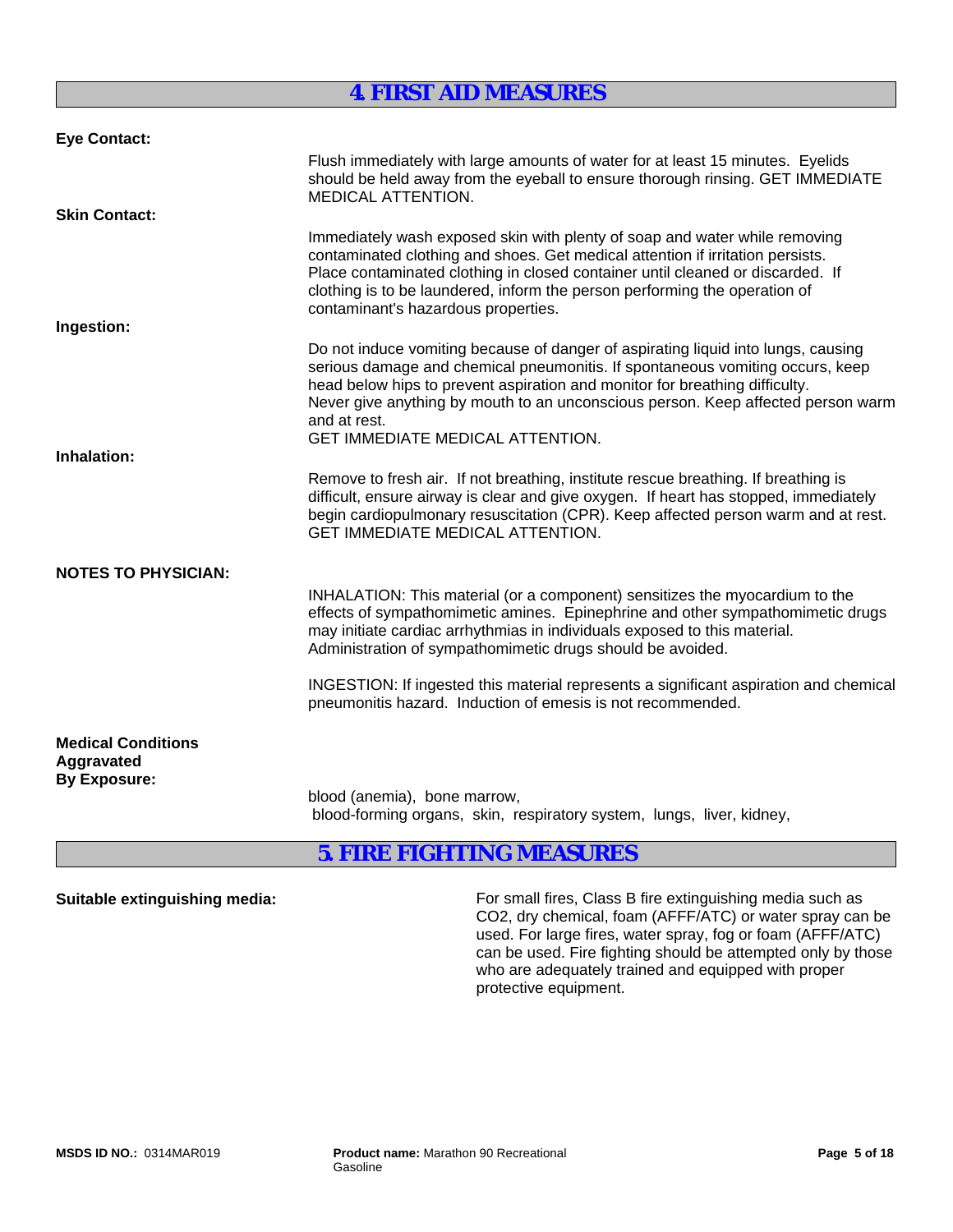## **5. FIRE FIGHTING MEASURES**

| <b>Specific hazards:</b>                       | This product has been determined to be a flammable liquid       |
|------------------------------------------------|-----------------------------------------------------------------|
|                                                | per the OSHA Hazard Communication Standard, and should          |
|                                                | be handled accordingly. Vapors may travel along the             |
|                                                | ground or be moved by ventilation and ignited by many           |
|                                                | sources such as pilot lights, sparks, electric motors, static   |
|                                                | discharge, or other ignition sources at locations distant from  |
|                                                | material handling. For additional fire related information, see |
|                                                | NFPA 30 or the North American Emergency Response                |
|                                                | Guide 128.                                                      |
| Special protective equipment for firefighters: | Avoid using straight water streams. Water may be                |
|                                                | ineffective in extinguishing low flash point fires, but can be  |
|                                                | used to cool exposed surfaces. Avoid excessive water spray      |
|                                                | application. Water spray and foam (AFFF/ATC) must be            |
|                                                | applied carefully to avoid frothing and from as far a distance  |
|                                                | as possible. Keep run-off water out of sewers and water         |
|                                                | sources.                                                        |
| Flash point:                                   | $-50F$                                                          |
| <b>Autoignition temperature:</b>               | C.A. 495 F                                                      |
| Flammable limits in air - lower (%):           | 1.4                                                             |
| Flammable limits in air - upper (%):           | 7.6                                                             |
|                                                |                                                                 |
| <b>NFPA rating:</b>                            |                                                                 |

Other: - Flammability: 3 Health: 1 Instability: 0

## **6. ACCIDENTAL RELEASE MEASURES**

Personal precautions: Keep public away. Isolate and evacuate area. Shut off source if safe to do so. Eliminate all ignition sources. Advise authorities and National Response Center (800- 424-8802) if the product has entered a water course or sewer. Notify local health and pollution control agencies, if appropriate. Contain liquid with sand or soil. Recover and return free product to proper containers. Use suitable absorbent materials such as vermiculite, sand, or clay to clean up residual liquids.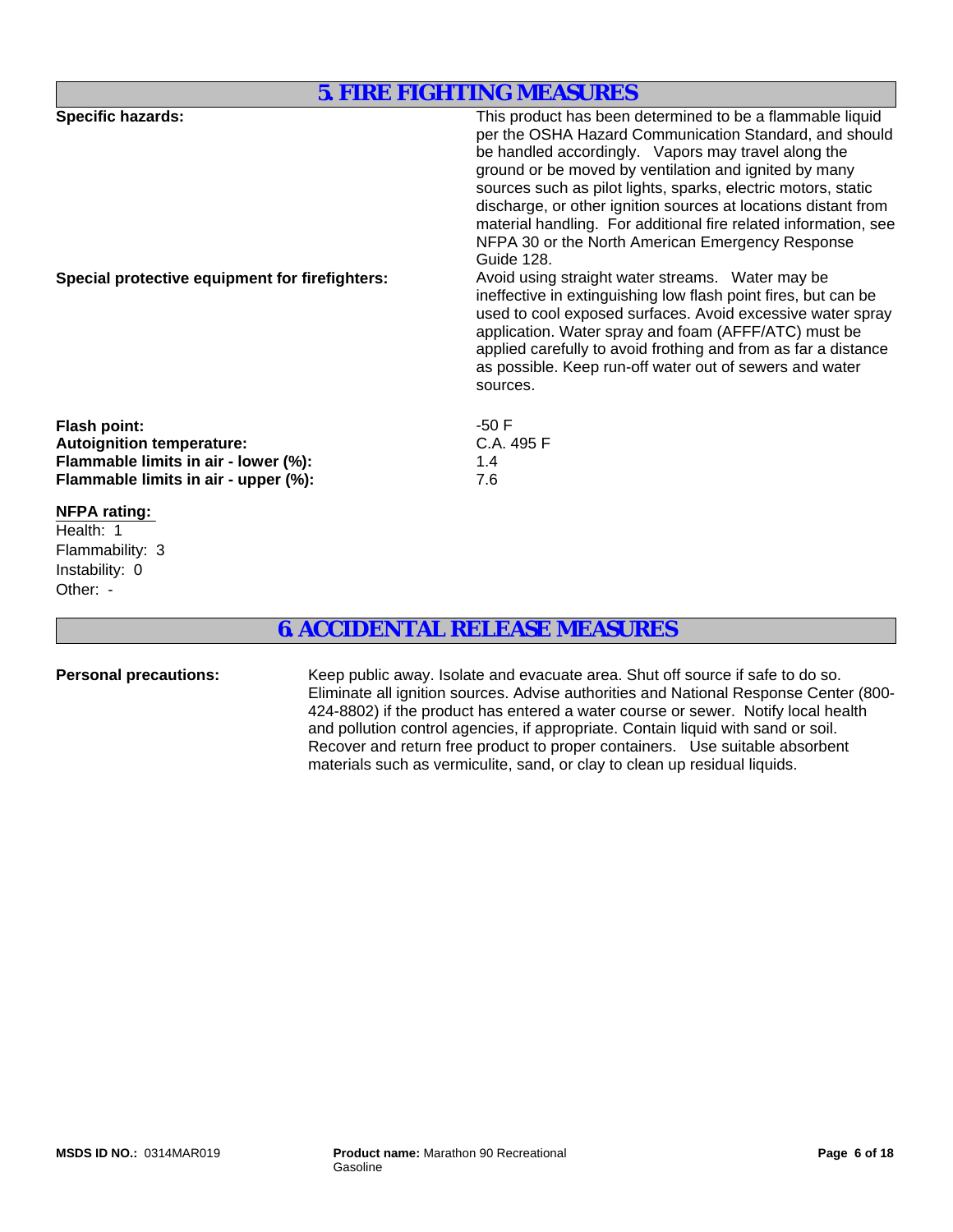## **7. HANDLING AND STORAGE**

### **Handling:**

Comply with all applicable EPA, OSHA, NFPA and consistent state and local requirements. Use appropriate grounding and bonding practices. Store in properly closed containers that are appropriately labeled and in a cool well-ventilated area. Do not expose to heat, open flames, strong oxidizers or other sources of ignition. Do not cut, drill, grind or weld on empty containers since they may contain explosive residues. Avoid skin contact. Exercise good personal hygiene including removal of soiled clothing and prompt washing with soap and water.

For use as a motor fuel only. Product should never be used as a solvent due to its flammable and potentially toxic properties. Siphoning by mouth can result in lung aspiration which can be harmful or fatal.

Portable containers of 12 gallons (45 liters) or less should never be filled while they are in or on a motor vehicle or marine craft. Static electric discharge can ignite fuel vapors when filling non-grounded containers or vehicles on trailers. Containers should be placed on the ground. The nozzle spout must be kept in contact with the container before and during the entire filling operation. Use only approved containers. A buildup of static electricity can occur upon re-entry into a vehicle during fueling especially in cold or dry climate conditions. The charge is generated by the action of dissimilar fabrics (i.e., clothing and upholstery) rubbing across each other as a person enters/exits the vehicle. A flash fire can result from this discharge if sufficient flammable vapors are present. Therefore, do not get back in your vehicle while refueling. Cellular phones and other electronic devices may have the potential to emit electrical charges (sparks). Sparks in potentially explosive atmospheres (including fueling areas such as gas stations) could cause an explosion if sufficient flammable vapors are present. Therefore, turn off cellular phones and other electronic devices when working in potentially explosive atmospheres or keep devices inside your vehicle during refueling.

## **8. EXPOSURE CONTROLS / PERSONAL PROTECTION**

## **PERSONAL PROTECTIVE EQUIPMENT**

| <b>Engineering measures:</b>   | Local or general exhaust required in an enclosed area or when there is inadequate<br>ventilation.                                                                                                                                                                                                                             |  |
|--------------------------------|-------------------------------------------------------------------------------------------------------------------------------------------------------------------------------------------------------------------------------------------------------------------------------------------------------------------------------|--|
| <b>Respiratory protection:</b> | Approved organic vapor chemical cartridge or supplied air respirators should be worn<br>for exposures to any components exceeding the TWA or STEL. Observe respirator<br>assigned protection factors (APFs) criteria cited in federal OSHA 1910.134. Self-<br>contained breathing apparatus should be used for fire fighting. |  |
| Skin and body protection:      | Use nitrile rubber, viton or PVA gloves for repeated or prolonged skin exposure.                                                                                                                                                                                                                                              |  |
| Eye protection:                | No special eye protection is normally required. Where splashing is possible, wear<br>safety glasses with side shields.                                                                                                                                                                                                        |  |
| <b>Hygiene measures:</b>       | No special protective clothing is normally required. Select protective clothing<br>depending on industrial operations. Use mechanical ventilation equipment that is<br>explosion-proof.                                                                                                                                       |  |

## **9. PHYSICAL AND CHEMICAL PROPERTIES:**

Gasoline

**Appearance:** Clear Or Colored Liquid **Physical state (Solid/Liquid/Gas):** Liquid Liquid **Substance type (Pure/Mixture):** Mixture **Color:** Clear or Colored **Colored Clear or Colored Odor:** Strong Hydrocarbon **Strong Hydrocarbon Molecular weight:** 100<br> **Note:** 100<br> **Note:** 100<br> **Note:** 100 **pH:** Neutral **Boiling point/range (5-95%):** 90-437 F **Melting point/range:** Not determined. **Decomposition temperature:** Not applicable. **Product name:** Marathon 90 Recreational **Product name: Marathon 90 Recreational <b>Page 7 of 18 Page 7 of 18 Page 7 of 18**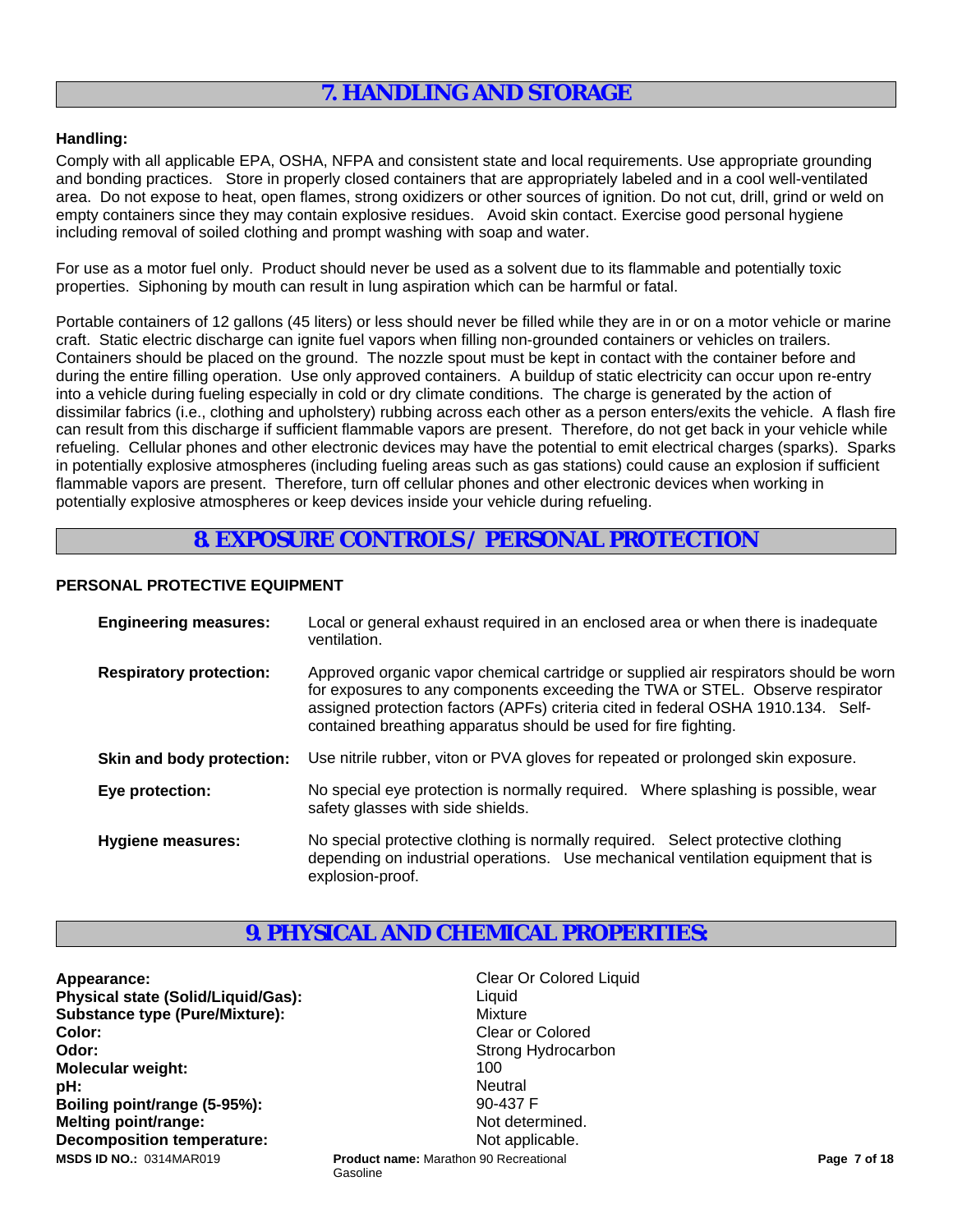## **9. PHYSICAL AND CHEMICAL PROPERTIES:**

**Specific gravity:** 0.70-0.77<br> **Density:** 0.70-0.77<br>
5.9-6.3 lb: **Bulk density:** No data available. **Vapor density:** 3-4 **Vapor pressure:**  $403-776$  mm Hg @ 100 F Evaporation rate:<br>
Solubility:<br>
Solubility:<br>
Negligible **Solubility:**<br> **Solubility** in other solvents:<br> **Solubility** in other solvents:<br> **Solubility** in other solvents: **Solubility in other solvents: Partition coefficient (n-octanol/water):** 2.13-4.5<br>VOC content(%): 100% **VOC content(%): Viscosity:** No data available.

**Density:** 5.9-6.3 lbs/gal

## **10. STABILITY AND REACTIVITY**

**Polymerization:** Will not occur.

**Stability:** The material is stable at 70 F, 760 mm pressure.

Hazardous decomposition products: Combustion produces carbon monoxide, aldehydes, aromatic and other hydrocarbons.

**Materials to avoid:** National Strong oxidizers such as nitrates, perchlorates, chlorine, fluorine.

**Conditions to avoid:** Excessive heat, sources of ignition, open flame.

## **11. TOXICOLOGICAL INFORMATION**

**Acute toxicity:**

**Product information:**

| Name                                                 | Number              | Inhalation:              | Dermal:                   | Oral:                   |
|------------------------------------------------------|---------------------|--------------------------|---------------------------|-------------------------|
| Marathon<br>asolineذ<br>Recreational<br>70A<br>cauvi | 86290<br>ገ-ጸ1-<br>ີ | ⊧available<br>data<br>NC | available<br>data<br>'NU. | available<br>Nc<br>data |

**Toxicology Information:**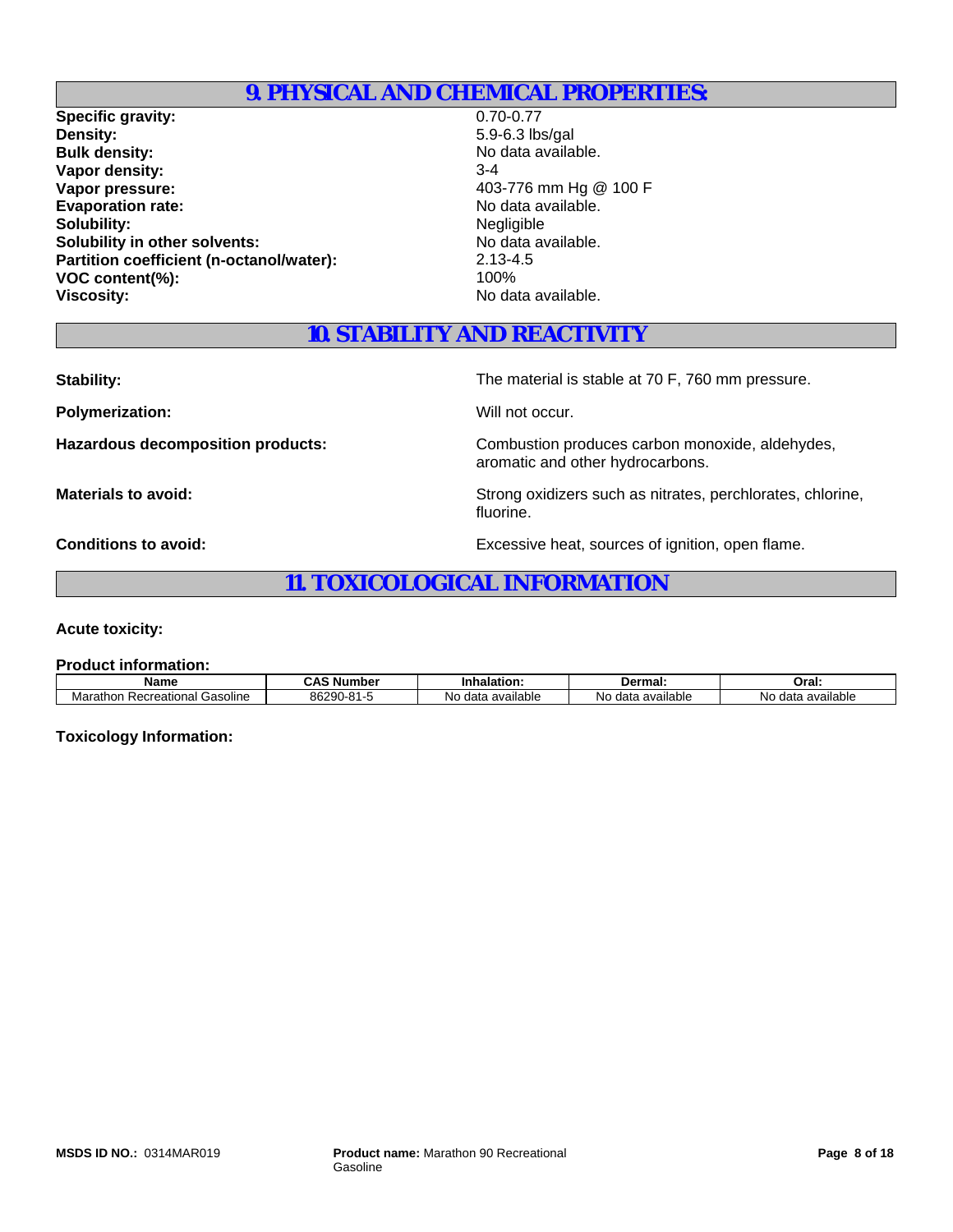BENZENE: Studies of Workers Overexposed to Benzene: Studies of workers exposed to benzene show clear evidence that overexposure can cause cancer and other diseases of the blood forming organs including Acute Myelogenous Leukemia (AML), and Aplastic Anemia (AA), an often fatal disease. Some studies suggest overexposure to benzene may also be associated with Myelodysplastic Syndrome (MDS). Findings from a Case-Control study of workers exposed to benzene was reported during the 2009 Benzene Symposium in Munich included an increase in Acute Myeloid Leukemias and Non-Hodgkins Lymphoid Neoplasms (NHLN) of the subtype follicular lymphoma (FL) in some occupational categories. Some studies of workers exposed to benzene have shown an association with increased rates of chromosome aberrations in circulating lymphocytes. One study of women workers exposed to benzene suggested a weak association with irregular menstruation. However, other studies of workers exposed to benzene have not demonstrated clear evidence of an effect on fertility or reproductive outcome in humans. Benzene can cross the placenta and affect the developing fetus. Cases of AA have been reported in the offspring of persons severely overexposed to benzene. Studies in laboratory animals indicate that prolonged, repeated exposure to high levels of benzene vapor can cause bone marrow suppression and cancer in multiple organ systems. Studies in laboratory animals show evidence of adverse effects on male reproductive organs following high levels of exposure but no significant effects on reproduction have been observed. Embryotoxicity has been reported in studies of laboratory animals but effects were limited to reduced fetal weight and minor skeletal variations. Benzene has been classified as a proven human carcinogen by OSHA and a Group 1 (Carcinogenic to Humans) material by IARC.

The current proposed IARC classification for benzene is summarized as follows: Sufficient evidence for Acute Myeloid Leukemia; limited evidence for Acute Lymphatic Leukemia, Chronic Lymphatic Leukemia, Non-Hodgkin Lymphoma, and Multiple Myeloma.

NAPHTHAS: In a large epidemiological study on over 15,000 employees at several petroleum refineries and amongst residents located near these refineries, no increased risk of kidney cancer was observed in association with gasoline exposures (a similar material). In a similar study, no increased risk of kidney cancer was observed among petroleum refinery workers, but there was a slight trend in the incidence of kidney cancers among service station employees, especially after a 30 year latency period.

ISOPARAFFINS: Studies in laboratory animals have shown that long-term exposure to similar materials (isoparaffins) can cause kidney damage and kidney cancer in male laboratory rats. However, in-depth research indicates that these findings are unique to the male rat, and that these effects are not relevant to humans.

TOLUENE: Case studies of persons abusing toluene suggest isolated incidences of adverse effects on the fetus including birth defects. Abuse of toluene at high concentrations (e.g., glue sniffing and solvent abuse) has been associated with adverse effects on the liver, kidney and nervous system, and can cause CNS depression, cardiac arrhythmias, and death. Studies of workers indicate longterm exposure may be related to impaired color vision and hearing. Some studies of workers suggest longterm exposure may be related to neurobehavioral and cognitive changes. Some of these effects have been observed in laboratory animals following repeated exposure to high levels of toluene. Several studies of workers suggest longterm exposure may be related to small increases in spontaneous abortions and changes in some gonadotropic hormones. However, the weight of evidence does not indicate toluene is a reproductive hazard to humans. Studies in laboratory animals indicate some changes in reproductive organs following high levels of exposure, but no significant effects on mating performance or reproduction were observed. Case studies of persons abusing toluene suggest isolated incidences of adverse effects on the fetus including birth defects. Findings in laboratory animals have been largely negative. Positive findings include small increases in minor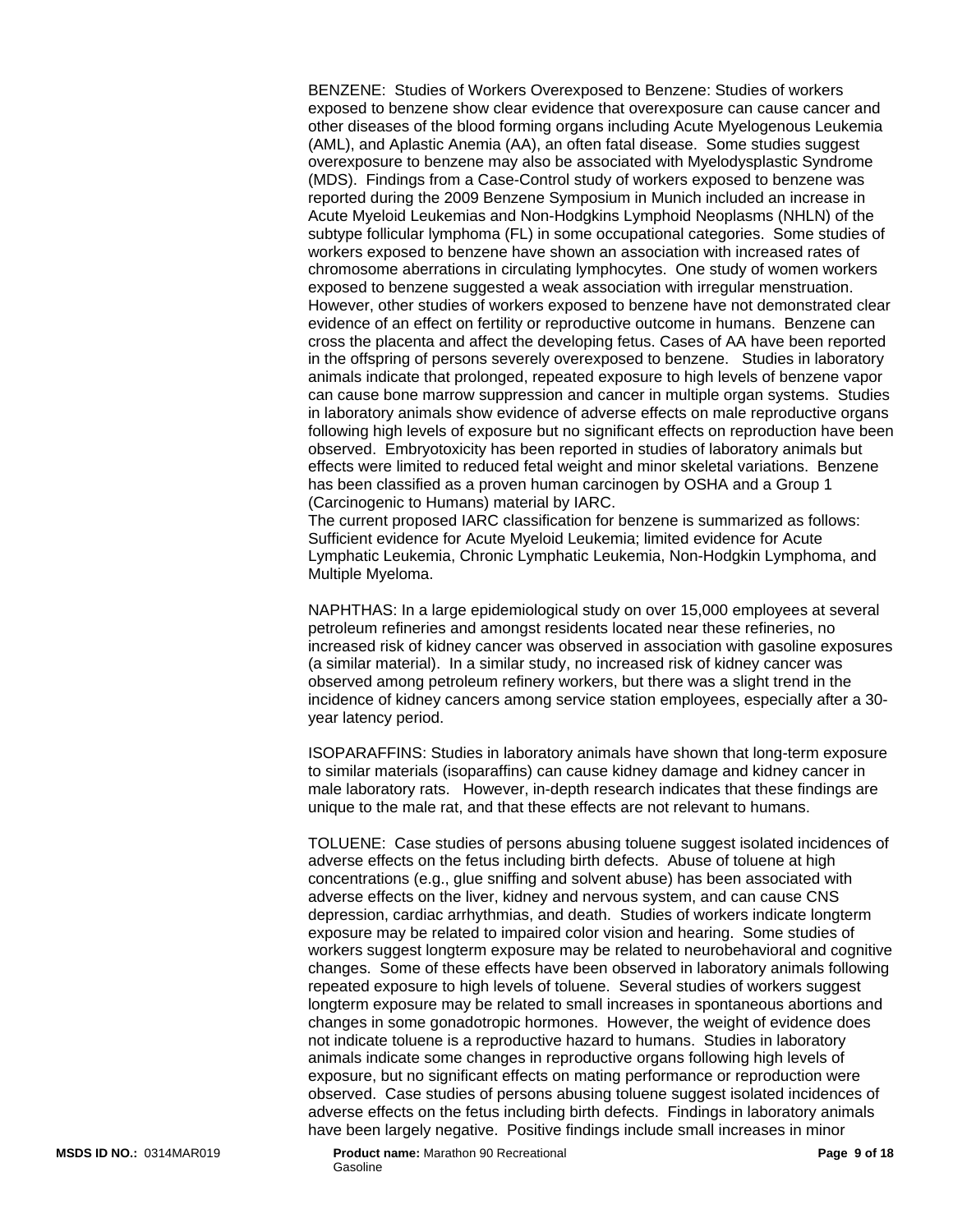skeletal and visceral malformations and developmental delays following very high levels of maternal exposure. Studies of workers indicate long-term exposure may be related to effects on the liver, kidney and blood, but these appear to be limited to changes in serum enzymes and decreased leukocyte counts. Adverse effects on the liver, kidney, thymus and nervous system were observed in animal studies following very high levels of exposure. The relevance of these findings to humans is not clear at this time.

ETHYLBENZENE: Findings from a 2-year inhalation study in rodents conducted by NTP were as follows: Effects were observed only at the highest exposure level (750 ppm). At this level the incidence of renal tumors was elevated in male rats (tubular carcinomas) and female rats (tubular adenomas). The incidence of tumors was also elevated in male mice (alveolar and bronchiolar carcinomas) and female mice (hepatocellular carcinomas). IARC has classified ethyl benzene as "possibly carcinogenic to humans" (Group 2B). Studies in laboratory animals indicate some evidence of post-implantation deaths following high levels of maternal exposure. The relevance of these findings to humans is not clear at this time. Studies in laboratory animals indicate limited evidence of renal malformations, resorptions, and developmental delays following high levels of maternal exposure. The relevance of these findings to humans is not clear at this time. Studies in laboratory animals have demonstrated evidence of ototoxicity (hearing loss) following exposure levels as low as 300 ppm for 5 days. Studies in laboratory animals indicate some evidence of adverse effects on the liver, kidney, thyroid, and pituitary gland.

XYLENES, ALL ISOMERS: Overexposure to xylene may cause upper respiratory tract irritation, headache, cyanosis, blood serum changes, CNS damage and narcosis. Effects may be increased by the use of alcoholic beverages. Evidence of liver and kidney impairment were reported in workers recovering from a gross overexposure. Effects from Prolonged or Repeated Exposure: Impaired neurological function was reported in workers exposed to solvents including xylene. Studies in laboratory animals have shown evidence of impaired hearing following high levels of exposure. Studies in laboratory animals suggest some changes in reproductive organs following high levels of exposure but no significant effects on reproduction were observed. Studies in laboratory animals indicate skeletal and visceral malformations, developmental delays, and increased fetal resorptions following extremely high levels of maternal exposure. The relevance of these observations to humans is not clear at this time. Adverse effects on the liver, kidney, bone marrow (changes in blood cell parameters) were observed in laboratory animals following high levels of exposure. The relevance of these observations to humans is not clear at this time.

C9 AROMATIC HYDROCARBONS: A developmental inhalation study was conducted in laboratory mice. Increased implantation losses, reduced fetal weights, delayed ossification and an increased incidence of cleft palate were observed at the highest exposure level (1,500 ppm). This exposure level was extremely toxic to pregnant female mice (44% mortality). Reduced fetal body weights were also observed at 500 ppm. A multi-generation reproduction inhalation study was conducted in laboratory rats. Reductions in pup weights, pup weight gain, litter size, and pup survival were observed at 1,500 ppm, an exposure level at which significant maternal toxicity was observed. Reduced pup weight gain was also observed at 500 ppm.

NAPHTHALENE: Severe jaundice, neurotoxicity (kernicterus) and fatalities have been reported in young children and infants as a result of hemolytic anemia from overexposure to naphthalene. Persons with Glucose 6-phosphate dehydrogenase (G6PD) deficiency are more prone to the hemolytic effects of naphthalene. Adverse effects on the kidney have been reported in persons overexposed to naphthalene but these effects are believed to be a consequence of hemolytic anemia, and not a direct effect. Hemolytic anemia has been observed in laboratory animals exposed to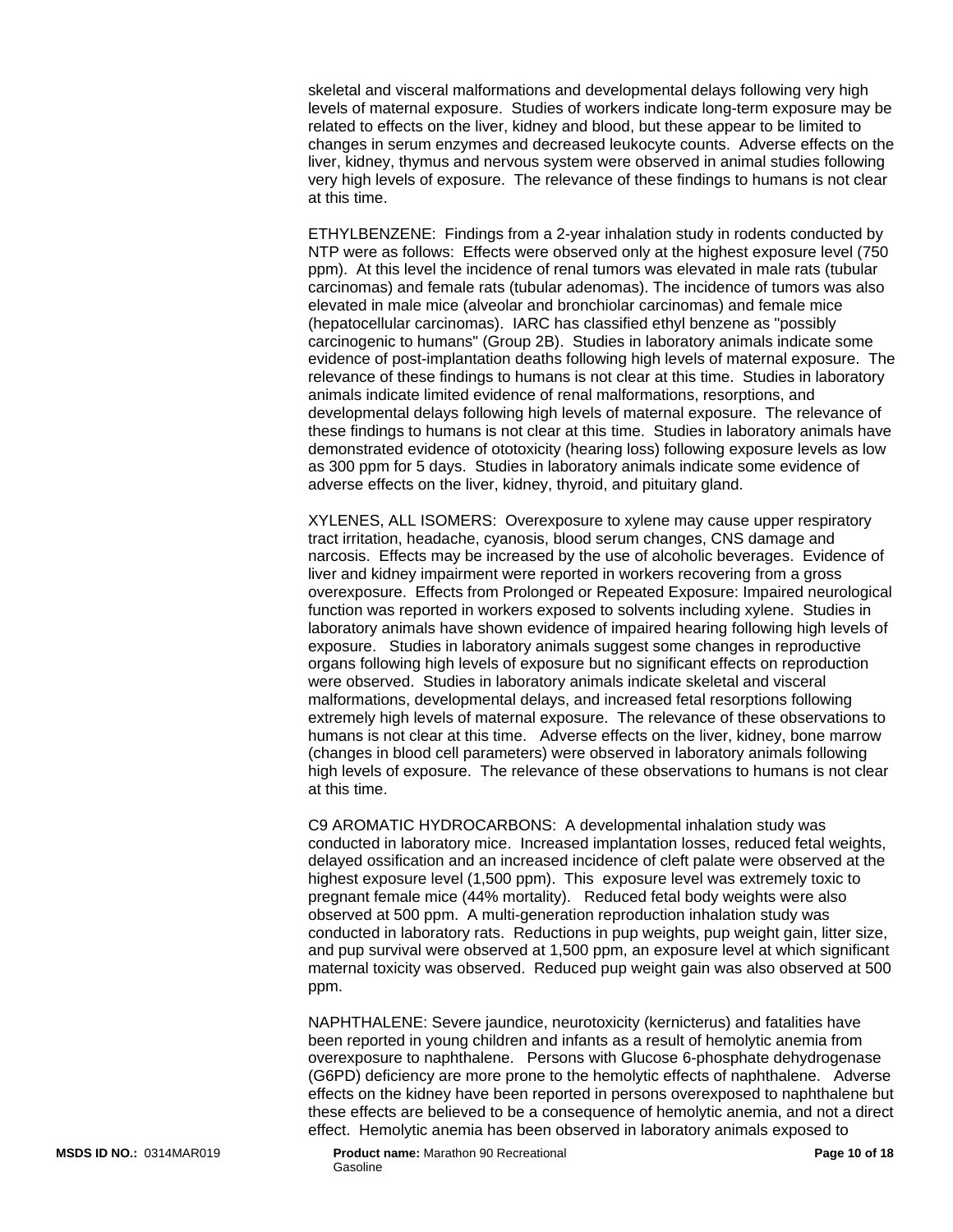naphthalene. Laboratory rodents exposed to naphthalene vapor for 2 years (lifetime studies) developed non-neoplastic and neoplastic tumors and inflammatory lesions of the nasal and respiratory tract. Cataracts and other adverse effects on the eye have been observed in laboratory animals exposed to high levels of naphthalene. Findings from a large number of bacterial and mammalian cell mutation assays have been negative. A few studies have shown chromosomal effects (elevated levels of Sister Chromatid Exchange or chromosomal aberrations) in vitro. Naphthalene has been classified as Possibly Carcinogenic to Humans (2B) by IARC, based on findings from studies in laboratory animals.

N-HEXANE: Long-term or repeated exposure to n-hexane can cause peripheral nerve damage. Initial symptoms are numbness of the fingers and toes. Also, motor weakness can occur in the digits, but may also involve muscles of the arms, thighs and forearms. The onset of these symptoms may be delayed for several months to a year after the beginning of exposure. Testicular atrophy and partial to full loss of the germ cell line were observed in sub-chronic high-dose inhalation studies of laboratory rodents. These effects appeared irreversible. Rodent reproduction studies have shown evidence of reduced fetal weight but no frank malformations.

PENTANES: Studies of pentane isomers in laboratory animals indicate exposure to extremely high levels (roughly 10 vol.%) may induce cardiac arrhythmias (irregular heartbeats) which may be serious or fatal.

CARBON MONOXIDE: is a chemical asphyxiant with no warning properties (such as odor). At 400-500 ppm for 1 hour headache and dyspnea may occur. If activity is increased, symptoms of overexposure may include nausea, irritability, increased respiration, tinnitus, sweating, chest pain, confusion, impaired judgement, dizziness, weakness, drowsiness, ataxia, irregular heart beat, cyanosis and pallor. Levels in excess of 1000 ppm can result in collapse, loss of conciousness, respiratory failure and death. Extremely high concentrations (12,800 ppm) can cause immediate unconsciousness and death in 1-3 minutes. Repeated anoxia can lead to central nervous system damage and peripheral neuropathy, with loss of sensation in the fingers, amnesia, and mental deterioration and possible congestive heart failure. Damage may also occur to the fetus, lung, liver, kidney, spleen, cardiovascular system and other organs.

COMBUSTION ENGINE EXHAUST: Chronic inhalation studies of gasoline engine exhaust in mice, rats and hamsters did not produce any carcinogenic effects. Condensates/extracts of gasoline engine exhaust produced an increase in tumors compared to controls when testing by skin painting, subcutaneous injection, intratracheal instillation or implantation into the lungs.

Altered mental state, drowsiness, peripheral motor neuropathy, irreversible brain damage (so-called Petrol Sniffers Encephalopathy), delirium, seizures, and sudden death have been reported from repeated overexposure to some hydrocarbon solvents, naphthas, and gasoline.

#### **TARGET ORGANS:** central nervous system, brain, peripheral nervous system, auditory system, respiratory system, mucous membranes, lungs, skin, eyes, heart, blood bloodforming organs, bone marrow, reproductive organs, testes, ovaries, immune system, lymphatics, thymus, thyroid, pituitary gland,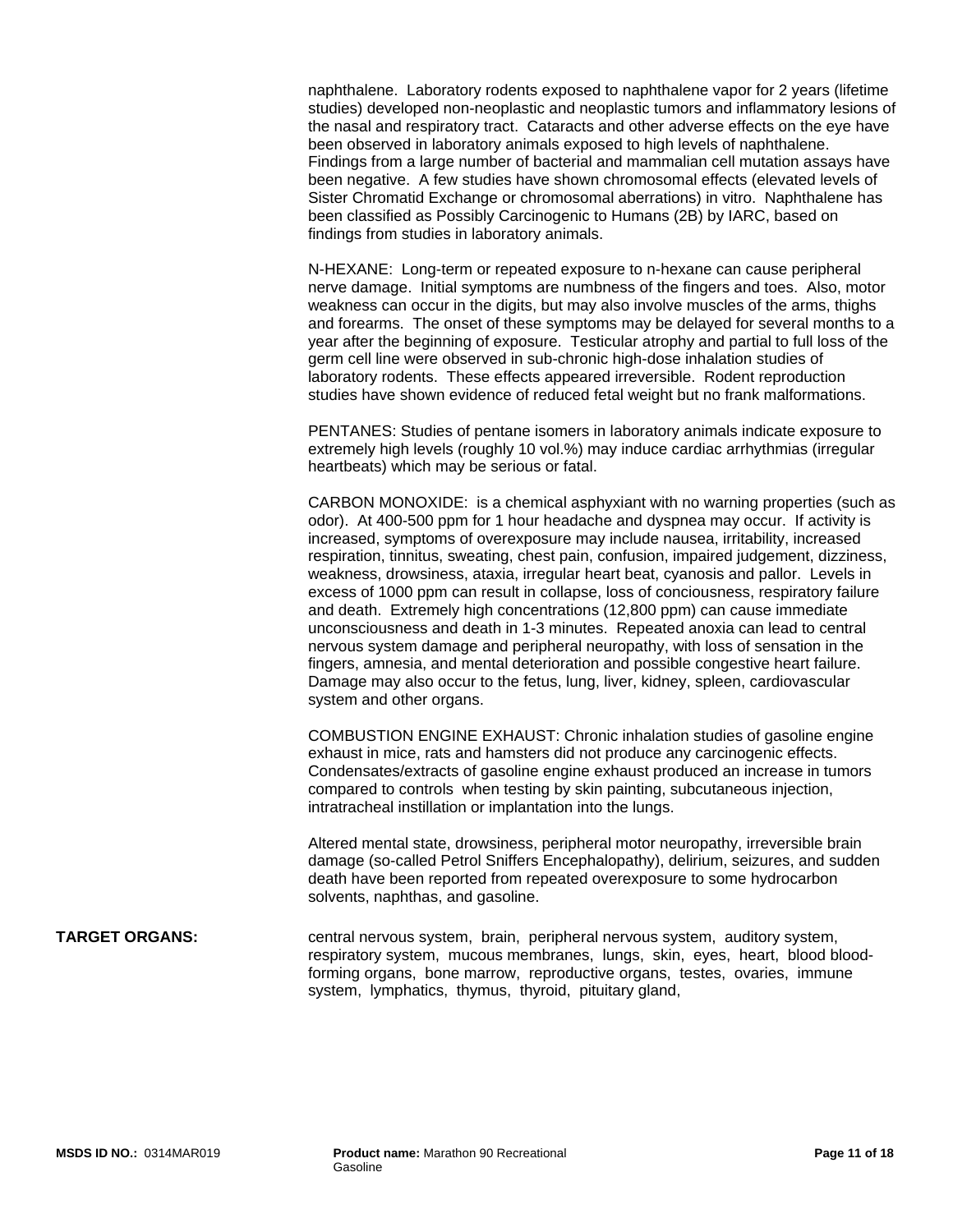## **12. ECOTOXICOLOGICAL INFORMATION**

| <b>Mobility:</b>                   | May partition into air, soil and water.             |
|------------------------------------|-----------------------------------------------------|
| <b>Ecotoxicity:</b>                | Toxic to aquatic organisms.                         |
| <b>Bioaccummulation:</b>           | Not expected to bioaccumulate in aquatic organisms. |
| <b>Persistance/Biodegradation:</b> | Readily biodegradable in the environment.           |

## **13. DISPOSAL CONSIDERATIONS**

**Cleanup Considerations:** This product as produced is not specifically listed as an EPA RCRA hazardous waste according to federal regulations (40 CFR 261). However, when discarded or disposed of, it may meet the criteria of an "characteristic" hazardous waste. This product could also contain benzene at >0.5 ppm and could exhibit the characteristics of "toxicity" as determined by the toxicity characteristic leaching procedure (TCLP). This material could become a hazardous waste if mixed or contaminated with a hazardous waste or other substance(s). It is the responsibility of the user to determine if disposal material is hazardous according to federal, state and local regulations.

**14. TRANSPORT INFORMATION**

## **49 CFR 172.101:**

### **DOT:**

 **Transport Information:** This material when transported via US commerce would be regulated by DOT Regulations.

| Gasoline       |
|----------------|
| <b>UN 1203</b> |
| 3              |
|                |
| Not appli      |
|                |

**UN 1203**<br>3 **Not applicable.** 

| Proper shipping name:        | Gasoline |
|------------------------------|----------|
| <b>UN/Identification No:</b> | UN 1203  |
| <b>Hazard Class:</b>         |          |
| Packing group:               |          |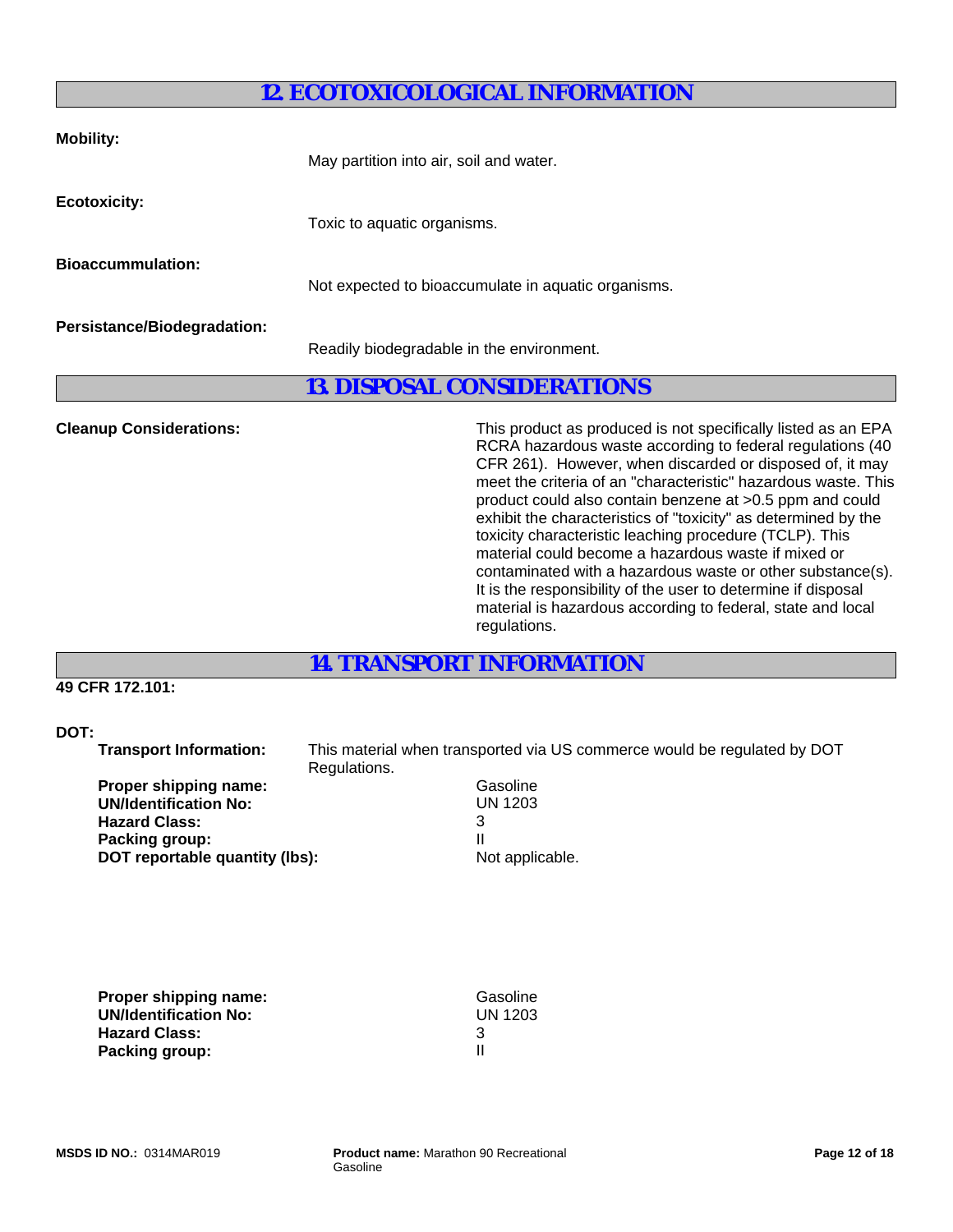## **15. REGULATORY INFORMATION**

### **US Federal Regulatory Information:**

US TSCA Chemical Inventory Section 8(b): This product and/or its components are listed on the TSCA Chemical Inventory.

OSHA Hazard Communication Standard: This product has been evaluated and determined to be hazardous as defined in OSHA's Hazard Communication Standard.

#### **EPA Superfund Amendment & Reauthorization Act (SARA):**

**SARA Section 302:** This product contains the following component(s) that have been listed on EPA's Extremely Hazardous Substance (EHS) List:

| Name                     | <b>CERCLA/SARA - Section 302 Extremely Hazardous Substances and TPQs</b> |  |
|--------------------------|--------------------------------------------------------------------------|--|
| Saturated Hydrocarbons   | <b>NA</b>                                                                |  |
| Aromatic Hydrocarbons    | <b>NA</b>                                                                |  |
| Unsaturated Hydrocarbons | <b>NA</b>                                                                |  |
| Toluene                  | <b>NA</b>                                                                |  |
| Xvlene                   | <b>NA</b>                                                                |  |
| 1,2,4-Trimethylbenzene   | <b>NA</b>                                                                |  |
| Benzene                  | <b>NA</b>                                                                |  |
| Hexane                   | <b>NA</b>                                                                |  |
| Ethyl Benzene            | <b>NA</b>                                                                |  |
| Naphthalene              | <b>NA</b>                                                                |  |

**SARA Section 304:** This product contains the following component(s) identified either as an EHS or a CERCLA Hazardous substance which in case of a spill or release may be subject to SARA reporting requirements:

| Name                     | <b>CERCLA/SARA - Hazardous Substances and their Reportable Quantities</b> |  |
|--------------------------|---------------------------------------------------------------------------|--|
| Saturated Hydrocarbons   | <b>NA</b>                                                                 |  |
| Aromatic Hydrocarbons    | <b>NA</b>                                                                 |  |
| Unsaturated Hydrocarbons | <b>NA</b>                                                                 |  |
| Toluene                  | $= 454$ kg final RQ                                                       |  |
| Xylene                   | $= 100$ lb final RQ                                                       |  |
|                          | $= 45.4$ kg final RQ                                                      |  |
| 1,2,4-Trimethylbenzene   | <b>NA</b>                                                                 |  |
| Benzene                  | $= 10$ lb final RQ                                                        |  |
|                          | $= 4.54$ kg final RQ                                                      |  |
| Hexane                   | $= 2270$ kg final RQ                                                      |  |
|                          | $= 5000$ lb final RQ                                                      |  |
| Ethyl Benzene            | $= 1000$ lb final RQ                                                      |  |
|                          | $= 454$ kg final RQ                                                       |  |
| Naphthalene              | $= 100$ lb final RQ                                                       |  |
|                          | $= 45.4$ kg final RQ                                                      |  |

**SARA Section 311/312** The following EPA hazard categories apply to this product:

Acute Health Hazard Chronic Health Hazard Fire Hazard

**SARA Section 313:** This product contains the following component(s) that may be subject to reporting on the Toxic Release Inventory (TRI) From R:

| <b>Name</b>              | <b>CERCLA/SARA 313 Emission reporting:</b> |  |
|--------------------------|--------------------------------------------|--|
| Saturated Hydrocarbons   | None                                       |  |
| Aromatic Hydrocarbons    | None                                       |  |
| Unsaturated Hydrocarbons | None                                       |  |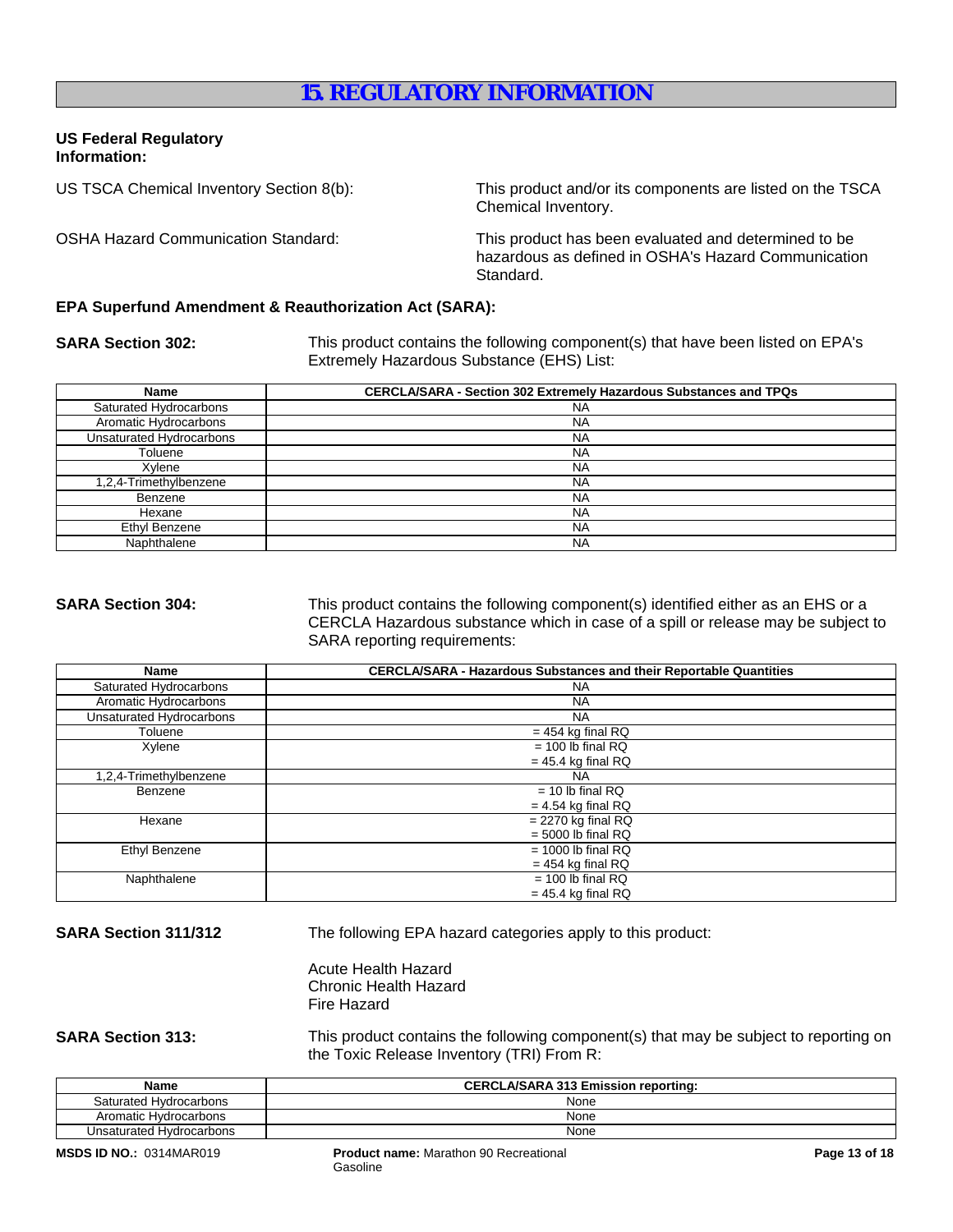| Name                   | <b>CERCLA/SARA 313 Emission reporting:</b> |  |
|------------------------|--------------------------------------------|--|
| Toluene                | $= 1.0$ % de minimis concentration         |  |
| Xvlene                 | $= 1.0$ % de minimis concentration         |  |
| 1,2,4-Trimethylbenzene | $= 1.0$ % de minimis concentration         |  |
| Benzene                | $= 0.1$ % de minimis concentration         |  |
| Hexane                 | $= 1.0$ % de minimis concentration         |  |
| Ethyl Benzene          | $= 0.1$ % de minimis concentration         |  |
| Naphthalene            | $= 0.1$ % de minimis concentration         |  |
|                        |                                            |  |

#### **State and Community Right-To-Know Regulations:**

The following component(s) of this material are identified on the regulatory lists below:

# Saturated Hydrocarbons

| Louisiana Right-To-Know:                               | Not Listed        |
|--------------------------------------------------------|-------------------|
| California Proposition 65:                             | Not Listed        |
| New Jersey Right-To-Know:                              | Not Listed.       |
| Pennsylvania Right-To-Know:                            | Not Listed.       |
| Massachusetts Right-To Know:                           | Not Listed.       |
| Florida substance List:                                | Not Listed.       |
| Rhode Island Right-To-Know:                            | Not Listed        |
| Michigan critical materials register list:             | Not Listed.       |
| Massachusetts Extraordinarily Hazardous                | Not Listed        |
| Substances:                                            |                   |
| California - Regulated Carcinogens:                    | Not Listed        |
| Pennsylvania RTK - Special Hazardous<br>Substances:    | Not Listed        |
| New Jersey - Special Hazardous Substances:             | <b>Not Listed</b> |
| New Jersey - Environmental Hazardous                   | <b>Not Listed</b> |
| Substances List:                                       |                   |
| Illinois - Toxic Air Contaminants                      | Not Listed        |
| New York - Reporting of Releases Part 597 -            | Not Listed        |
| List of Hazardous Substances:                          |                   |
| Aromatic Hydrocarbons                                  |                   |
| Louisiana Right-To-Know:                               | Not Listed        |
| California Proposition 65:                             | Not Listed        |
| New Jersey Right-To-Know:                              | Not Listed.       |
| Pennsylvania Right-To-Know:                            | Not Listed.       |
| Massachusetts Right-To Know:                           | Not Listed.       |
| Florida substance List:                                | Not Listed.       |
| Rhode Island Right-To-Know:                            | Not Listed        |
| Michigan critical materials register list:             | Not Listed.       |
| Massachusetts Extraordinarily Hazardous<br>Substances: | Not Listed        |
| California - Regulated Carcinogens:                    | <b>Not Listed</b> |
| Pennsylvania RTK - Special Hazardous<br>Substances:    | <b>Not Listed</b> |
| New Jersey - Special Hazardous Substances:             | Not Listed        |
| New Jersey - Environmental Hazardous                   | Not Listed        |
| Substances List:                                       |                   |
| Illinois - Toxic Air Contaminants                      | Not Listed        |
| New York - Reporting of Releases Part 597 -            | Not Listed        |
| List of Hazardous Substances:                          |                   |
| <b>Unsaturated Hydrocarbons</b>                        |                   |
| Louisiana Right-To-Know:                               | Not Listed        |
| California Proposition 65:                             | Not Listed        |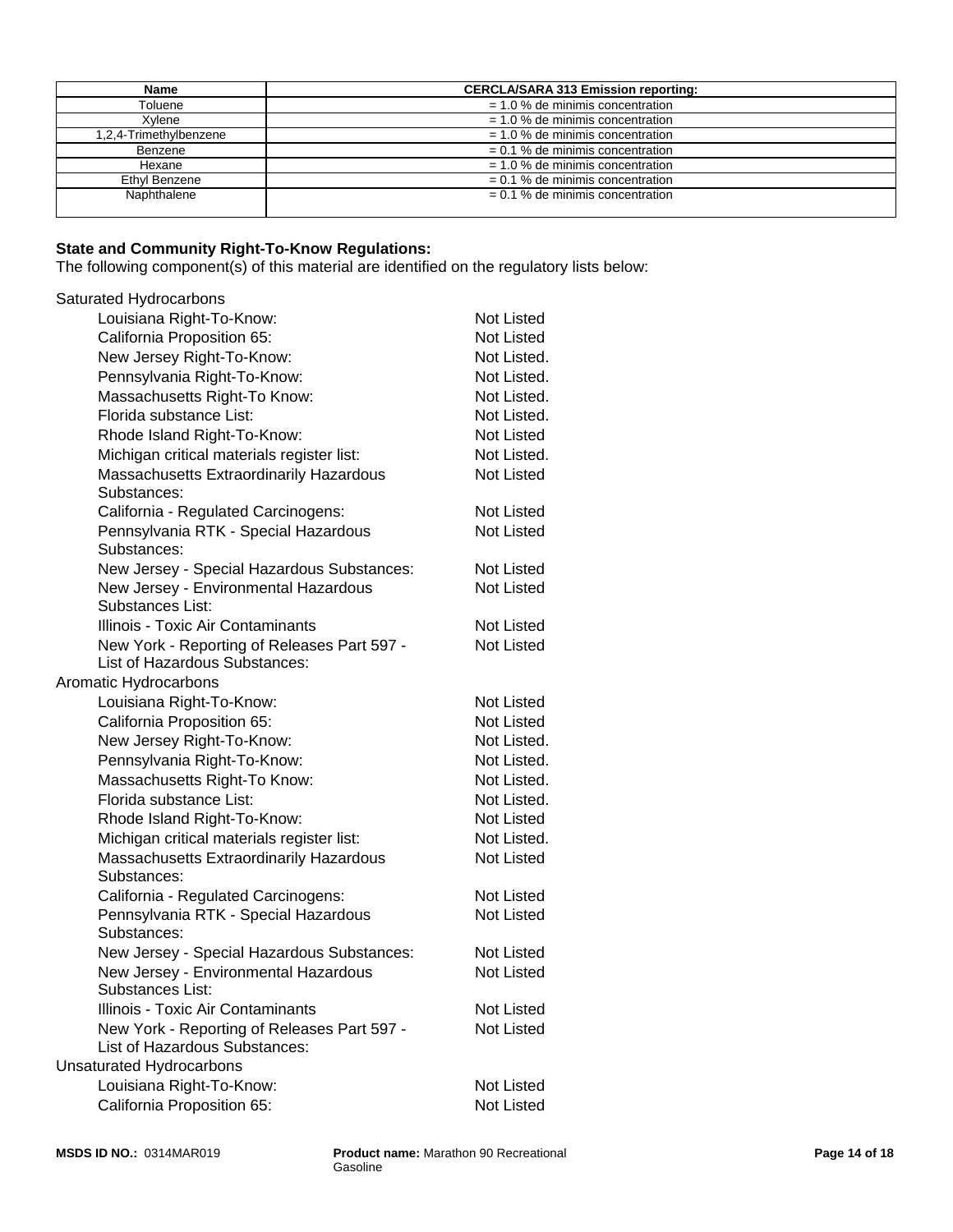|         | Saturated Hydrocarbons                                   |                                                |
|---------|----------------------------------------------------------|------------------------------------------------|
|         | New Jersey Right-To-Know:                                | Not Listed.                                    |
|         | Pennsylvania Right-To-Know:                              | Not Listed.                                    |
|         | Massachusetts Right-To Know:                             | Not Listed.                                    |
|         | Florida substance List:                                  | Not Listed.                                    |
|         | Rhode Island Right-To-Know:                              | Not Listed                                     |
|         | Michigan critical materials register list:               | Not Listed.                                    |
|         | Massachusetts Extraordinarily Hazardous                  | Not Listed                                     |
|         | Substances:                                              |                                                |
|         | California - Regulated Carcinogens:                      | Not Listed                                     |
|         | Pennsylvania RTK - Special Hazardous<br>Substances:      | Not Listed                                     |
|         | New Jersey - Special Hazardous Substances:               | <b>Not Listed</b>                              |
|         | New Jersey - Environmental Hazardous<br>Substances List: | <b>Not Listed</b>                              |
|         | Illinois - Toxic Air Contaminants                        | Not Listed                                     |
|         | New York - Reporting of Releases Part 597 -              | Not Listed                                     |
|         | List of Hazardous Substances:                            |                                                |
| Toluene |                                                          |                                                |
|         | Louisiana Right-To-Know:                                 | <b>Not Listed</b>                              |
|         | California Proposition 65:                               | developmental toxicity, initial date 1/1/91    |
|         | New Jersey Right-To-Know:                                | sn 1866                                        |
|         | Pennsylvania Right-To-Know:                              | Environmental hazard                           |
|         | Massachusetts Right-To Know:                             | Present                                        |
|         | Florida substance List:                                  | Not Listed.                                    |
|         | Rhode Island Right-To-Know:                              | Toxic (skin); Flammable (skin)                 |
|         | Michigan critical materials register list:               | = 100 lb Annual usage threshold                |
|         | Massachusetts Extraordinarily Hazardous                  | <b>Not Listed</b>                              |
|         | Substances:                                              |                                                |
|         | California - Regulated Carcinogens:                      | <b>Not Listed</b>                              |
|         | Pennsylvania RTK - Special Hazardous<br>Substances:      | <b>Not Listed</b>                              |
|         | New Jersey - Special Hazardous Substances:               | flammable - third degree; teratogen            |
|         | New Jersey - Environmental Hazardous<br>Substances List: | SN 1866 TPQ 500 lb                             |
|         | Illinois - Toxic Air Contaminants                        | Present                                        |
|         | New York - Reporting of Releases Part 597 -              | $= 1$ lb RQ land/water                         |
|         | List of Hazardous Substances:                            | $= 1000$ lb RQ<br>air                          |
| Xylene  |                                                          |                                                |
|         | Louisiana Right-To-Know:                                 | Not Listed                                     |
|         | California Proposition 65:                               | Not Listed                                     |
|         | New Jersey Right-To-Know:                                | sn 2014                                        |
|         | Pennsylvania Right-To-Know:                              | Environmental hazard                           |
|         | Massachusetts Right-To Know:                             | Present                                        |
|         | Florida substance List:                                  | Not Listed.                                    |
|         | Rhode Island Right-To-Know:                              | Toxic (skin); Flammable (skin)                 |
|         | Michigan critical materials register list:               | = 100 lb Annual usage threshold<br>all isomers |
|         | Massachusetts Extraordinarily Hazardous                  | Not Listed                                     |
|         | Substances:                                              |                                                |
|         | California - Regulated Carcinogens:                      | Not Listed                                     |
|         | Pennsylvania RTK - Special Hazardous<br>Substances:      | Not Listed                                     |
|         | New Jersey - Special Hazardous Substances:               | flammable - third degree                       |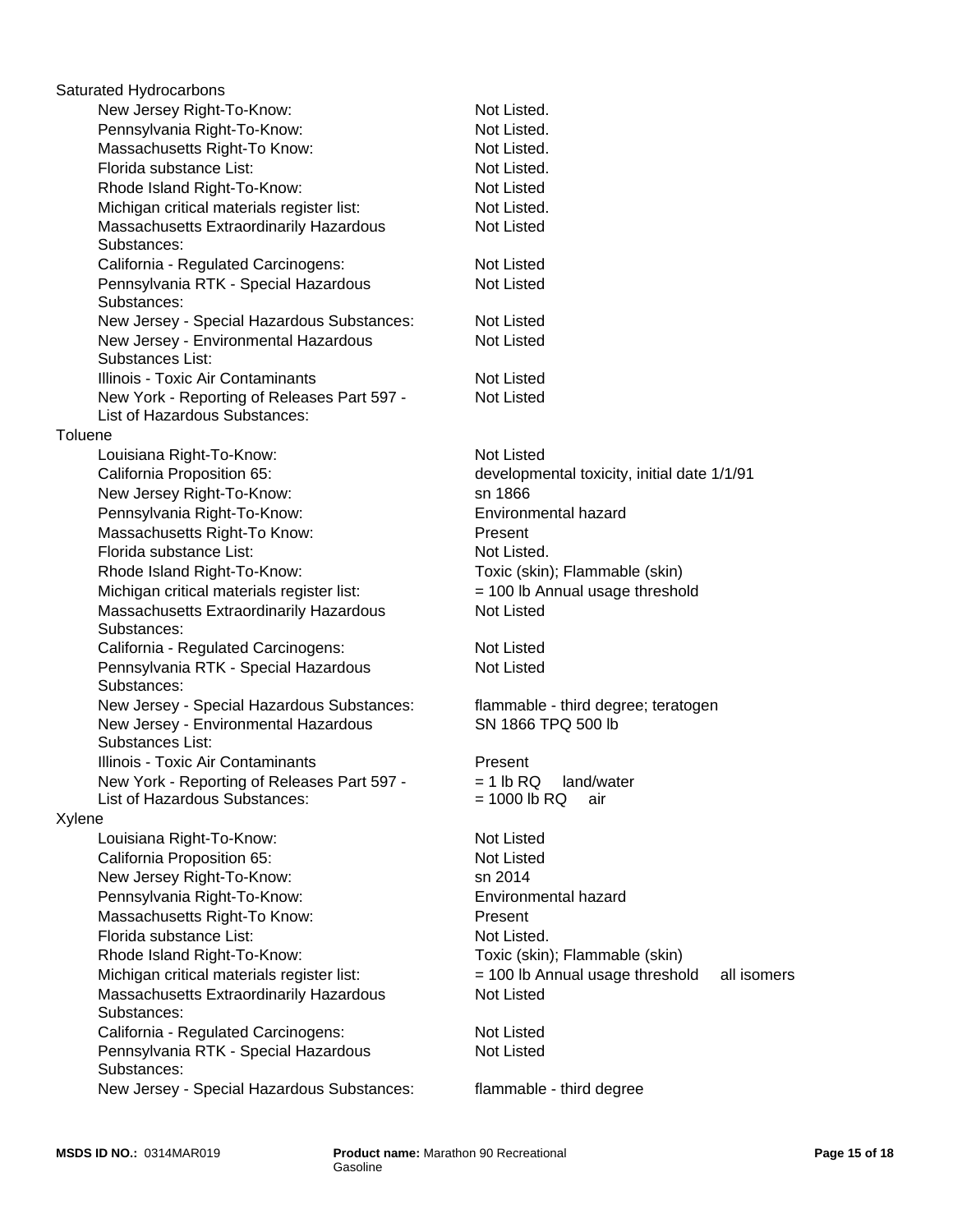New Jersey - Environmental Hazardous Substances List: Illinois - Toxic Air Contaminants **Present** New Jersey Right-To-Know: sn 2716 New York - Reporting of Releases Part 597 - List of Hazardous Substances: New Jersey - Environmental Hazardous Substances List: Benzene Pennsylvania Right-To-Know: Louisiana Right-To-Know: Not Listed New York - Reporting of Releases Part 597 - List of Hazardous Substances: California Proposition 65: carcinogen, initial date 2/27/87 New Jersey Right-To-Know: sn 0197 Massachusetts Right-To Know: Nassachusetts Right-To Know: Massachusetts Right-To Know: Carcinogen; Extraordinarily hazardous Florida substance List: Not Listed. Florida substance List: Not Listed. Rhode Island Right-To-Know: Toxic (skin); Flammable (skin); Carcinogen (skin) 1,2,4-Trimethylbenzene Michigan critical materials register list:  $= 100$  lb Annual usage threshold Rhode Island Right-To-Know: Massachusetts Extraordinarily Hazardous Substances: Saturated Hydrocarbons California - Regulated Carcinogens: Not Listed Pennsylvania RTK - Special Hazardous Substances: Michigan critical materials register list: Not Listed. New Jersey - Environmental Hazardous Substances List: Louisiana Right-To-Know: Illinois - Toxic Air Contaminants **Present** Massachusetts Extraordinarily Hazardous Substances: New York - Reporting of Releases Part 597 - List of Hazardous Substances: Hexane California - Regulated Carcinogens: Louisiana Right-To-Know: Not Listed Illinois - Toxic Air Contaminants California Proposition 65: Not Listed New Jersey Right-To-Know: sn 1340 Pennsylvania RTK - Special Hazardous Substances: Pennsylvania Right-To-Know: Present California Proposition 65: Massachusetts Right-To Know: Present New Jersey - Special Hazardous Substances:

SN 2716 TPQ 500 lb Not Listed Environmental hazard developmental toxicity, initial date 12/26/97 male reproductive toxicity, initial date 12/26/97  $= 1$  lb RQ land/water  $= 1000$  lb RQ air Pennsylvania Right-To-Know: Environmental hazard; Special hazardous substance SN 2014 TPQ 500 lb carcinogen; extraordinarily hazardous **Toxic** Present New Jersey - Special Hazardous Substances: carcinogen; flammable - third degree; mutagen; teratogen SN 0197 TPQ 500 lb Not Listed Not Listed Not Listed Present Not Listed Not Listed Not Listed

> $= 1$  lb RQ land/water  $= 10$  lb RQ air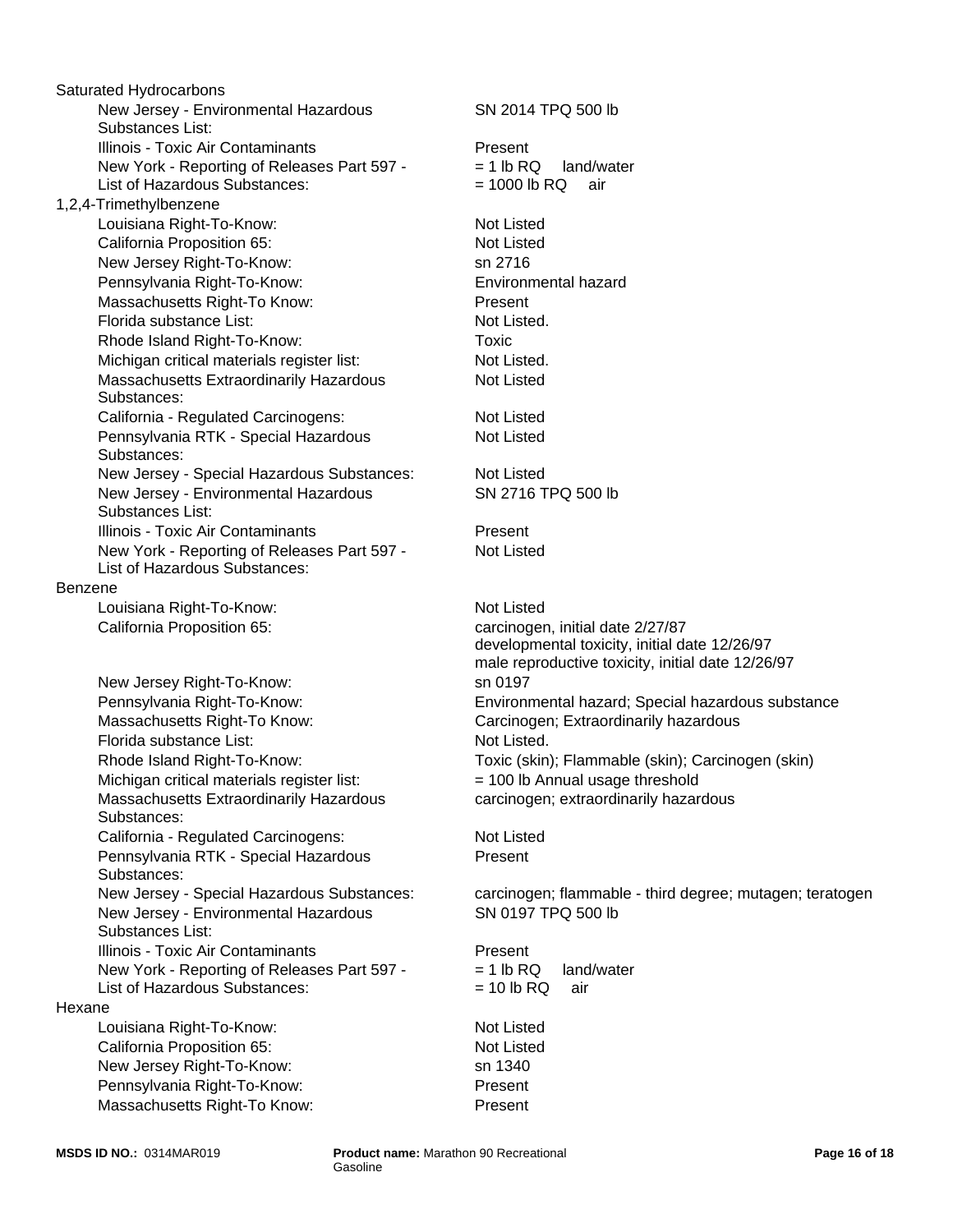Pennsylvania RTK - Special Hazardous Substances: Florida substance List: Not Listed. Rhode Island Right-To-Know: Toxic; Flammable New Jersey - Special Hazardous Substances: Michigan critical materials register list: Not Listed. Florida substance List: Massachusetts Extraordinarily Hazardous Substances: California - Regulated Carcinogens: Not Listed New Jersey - Environmental Hazardous Substances List: Pennsylvania RTK - Special Hazardous Substances: Michigan critical materials register list: Not Listed. New Jersey - Special Hazardous Substances: carcinogen; flammable - third degree New Jersey - Environmental Hazardous Substances List: Illinois - Toxic Air Contaminants **Present** Illinois - Toxic Air Contaminants **Present**  New York - Reporting of Releases Part 597 - List of Hazardous Substances: New York - Reporting of Releases Part 597 - List of Hazardous Substances: Naphthalene Louisiana Right-To-Know: Not Listed Massachusetts Extraordinarily Hazardous Substances: California Proposition 65: carcinogen, initial date 4/19/02 Ethyl Benzene New Jersey Right-To-Know: sn 1322 Saturated Hydrocarbons Pennsylvania Right-To-Know: Environmental hazard Louisiana Right-To-Know: Not Listed Massachusetts Right-To Know: Present Florida substance List: Not Listed. Rhode Island Right-To-Know: Toxic; Flammable California Proposition 65: carcinogen, initial date 6/11/04 Michigan critical materials register list: Not Listed. California - Regulated Carcinogens: Not Listed Massachusetts Extraordinarily Hazardous Substances: New Jersey Right-To-Know: California - Regulated Carcinogens: Not Listed Pennsylvania RTK - Special Hazardous Substances: Rhode Island Right-To-Know: Pennsylvania Right-To-Know: Environmental hazard Massachusetts Right-To Know:

New Jersey - Special Hazardous Substances: carcinogen

Present Not Listed flammable - third degree Not Listed SN 1340 TPQ 500 lb Not Listed SN 0851 TPQ 500 lb Not Listed.  $= 1$  lb RQ land/water  $= 1000$  lb RQ air  $= 1$  lb RQ air  $= 1$  lb RQ land/water Not Listed Not Listed sn 0851 Toxic; Flammable

Not Listed